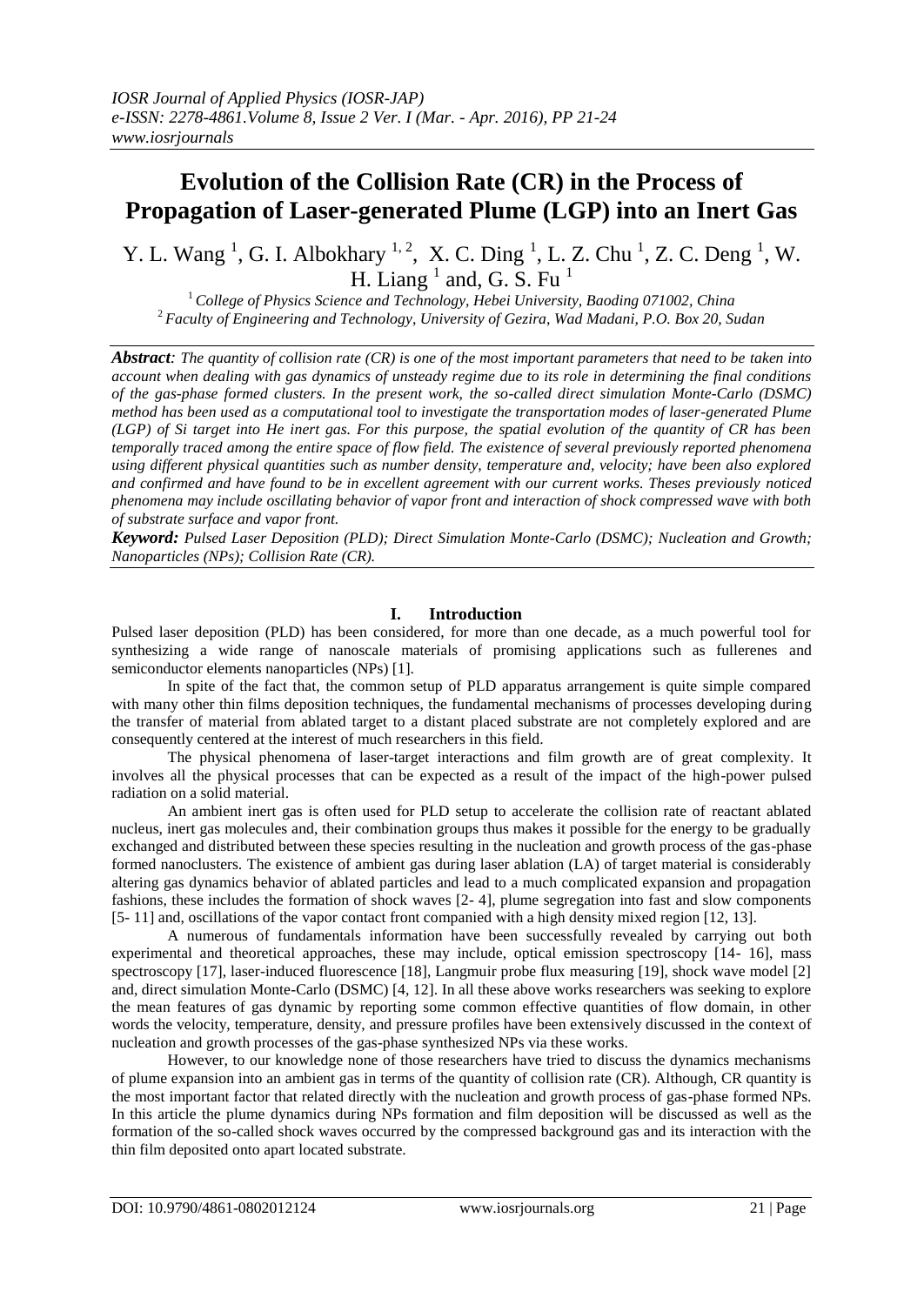## **II. Methodology**

One of the most important stages, that play an important role on determining the final conditions of the soformed NPs, is the stage of expansion and propagation of laser-generated plume (LGP). This stage is characterized by a relatively long period in comparing by other stages and many mechanisms that may alter the next two stages are dominant by it.

In this report, the so-called direct simulation Monte-Carlo (DSMC) is used as a computational tool to inspect and analyze the dynamics of propagation of LGP into an ambient inert gas in terms of collision quantity.

Here we will give a presentation for the basic features of our previously developed DSMC model for plasma plume expansion into an inert gas. As well as the obvious goal, the computational setup used through this study will also be described. We have developed a comprehensive DSMC approach for the propagation of LGP. The model has options to be driven in different configurations of geometric flow viz., planar, cylindrical and, spherical flow. Diffuse reflected surface with a selectable value of accommodation coefficient has also been adopted throughout the model. Complete details for our model are given in our incoming paper that is still under revision [20].

In the simulation, a target material of Si element has been considered to be ablated by an ultraviolet laser source of solid state type which have wavelength, laser fluence and, pulse duration of values 532nm, 5J∙cm-2 and, 10ns respectively. The radius of laser spot on the target surface is 0.5mm. The ambient gas of He is pumped through the gas inlet and its pressure is kept to at a stable value of 1000Pa. Under these conditions, which can be regarded as a typical condition of PLD experiment for common usages, M. Han *et al.*, have used what is called the Knudsen layer (KL) analysis to deduce the idealized states of the gas just outside the KL [21].

Our DSMC procedures are started just after the gas cloud passed beyond the outside edge of KL. The spatial dimension of target substrate configuration is divided into cells and the cells are also subdivided into subcells of equally partitioned width. The ablated atoms are uniformly distributed within this space. The initial velocities of the ablated particles are distributed according to the well-known Maxwell-Boltzmann distribution function [22].

The ablated particles of the vapor cloud and the ambient gas may interact as an elastic hard spheres (HS) particles with a constant total collision cross section that is independent of the scattering angle and can be expressed as,<br>  $\sigma_{Tpq} = \pi d_{pq}^2$ ; expressed as,

$$
\sigma_{Tpq} = \pi d_{pq}^2;
$$
  
\n
$$
d_{pq} = \frac{1}{2} (d_p + d_q),
$$
\n(1)

where  $d_p$  and  $d_q$  are the diameters of molecules p and q respectively,  $d_{pq}$  is called the effective diameter of interacting molecules.

In the case of elastic scattering, the magnitude of the relative velocity in the center of mass frame of remains unchanged; this can be formulated mathematically as,<br> $c_r^* = c_r$ , (2) reference remains unchanged; this can be formulated mathematically as,<br>  $c_r^* = c_r$ ,

$$
c_r^* = c_r, \tag{2}
$$

where  $c_r$  and  $c_r^*$  $c_{r}^{*}$  are the pre-collision and post-collision relative velocities respectively. Based on the laws of conservation of energy and momentum, the post-collision relative velocity vector is evaluated stochastically.

### **III. Results and Discussion**

In order to show and discuss our obtained results about the evolution modes of the quantity of collision rate (CR) in the context of propagation of laser-generated plume (LGP) into an ambient inert gas, we have presented the temporal snapshots of the quantity of CR covering the entire physical coordinate of the flow field. Fig. 1 shows the temporal snapshots of the expended LGP of the Si target (solid line of red color) and the compressed He inert gas (solid line of green color) over the entire flow field. The snapshots denoted by the symbols a, b, c, d, e, f, g, h, i and, j are corresponding to the elapsed times of values 0.0625μs, 2.5625μs, 15.8500μs, 20.5375μs, 22.8125μs, 28.1875μs, 34.8125μs, 41.4375μs, 45.1875μs and, 50.0000μs respectively.

At an early phase of the expansion process, up to 0.0625μs, the density of Si vapor is still much higher than that of the ambient gas of He; this condition leads to a very high amount of CR between the particles of Si vapor.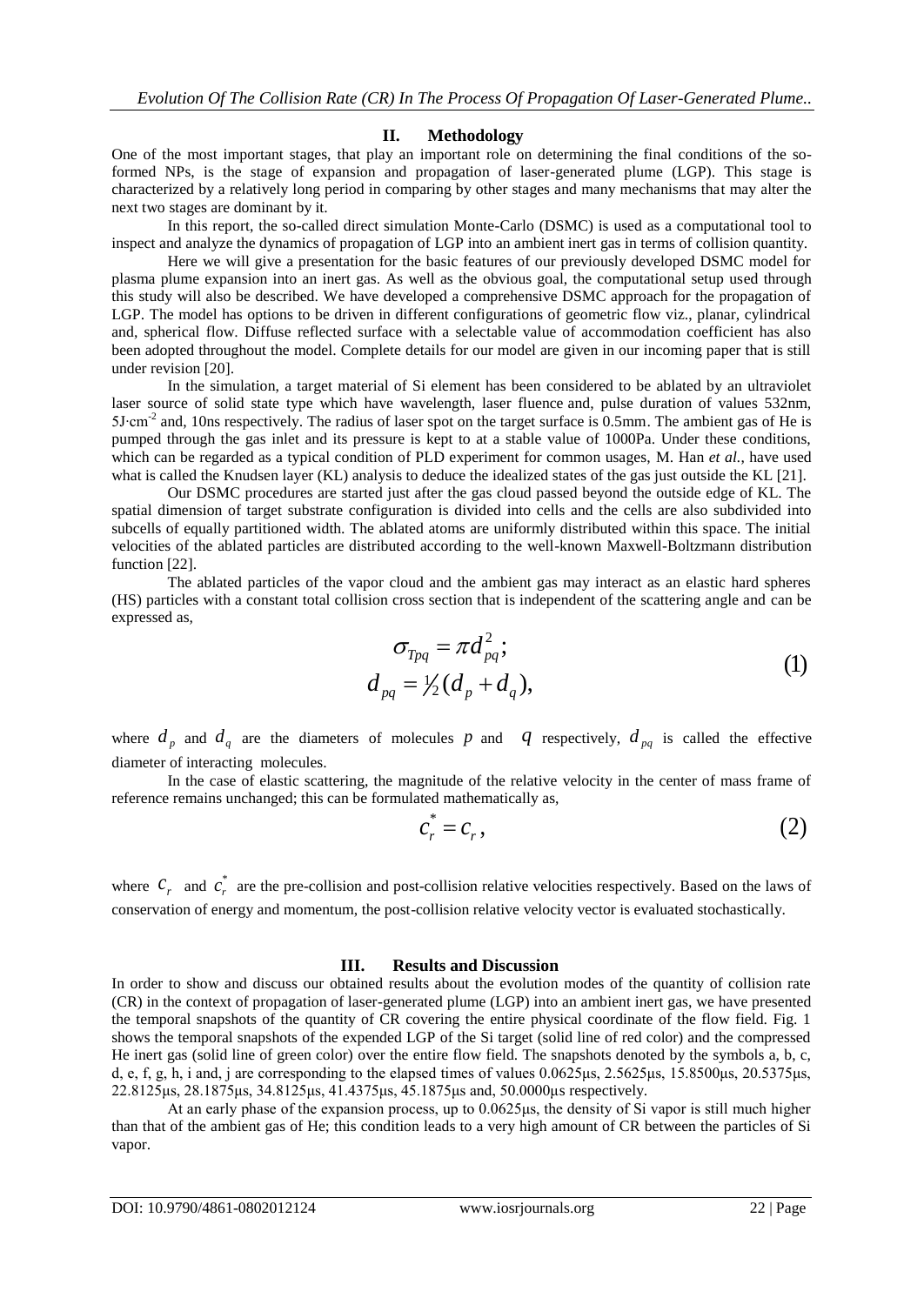Though, the most portion of the flow field is dominantly packed by the molecules of the ambient gas of a relatively low density, in a consequence, a lower value of stationary CR between the molecules of He ambient gas can be obviously recognized, see Fig. 1 (a).

A few moments later*,* the propagation process proceeds at a high rate due to the large variations between the densities of interacting species; the vapor particles are expanded and the ambient gas molecules are compressed forward from the volume occupied by the vapor particles, as a result of these conditions, a highdensity peak of the He gas is formed and start to propagate forward, see Fig. 1 (b). The so-formed peak of highdensity can be seen as a compressed shock wave and has been previously investigated and reported in some reports [4, 10, 25].



**Fig. 1** Temporal snapshots of the evolution of the quantity of collision rate (CR) of the expanded plume (LGP) of the Si target (solid line of red color) and the compressed He inert gas (solid line of green color) over the entire flow field. The snapshots of symbols a, b, c, d, e, f, g, h, i and, j correspond to the elapsed times of values 0.0625μs, 2.5625μs, 15.8500μs, 20.5375μs, 22.8125μs, 28.1875μs, 34.8125μs, 41.4375μs, 45.1875μs and, 50.0000μs respectively.

However, the formation of the so-called contact front, which is nothing but an enclosed fine layer containing a combination of the interacting species, can be clearly recognized. The contact front acts as a separated site between the ablated particles and the ambient gas molecules and identified by an imperceptible decline in the quantity of CR, as it can be distinctly seen in lots of snapshots of Fig. l. The phenomenon of contact front formation and its oscillation behavior has been explored in different reports by following the evolution of some quantity else in the flow field such as density and number density [4, 20].

There is a noticeable action for the contact front happening during the period from 6.5250μs to 11.1625μs. One can explain it like that, after the position of contact front reaches to the farthest distance from the target at 6.5250μs, it didn't moves anymore and remains suspending at its position till the elapsed time become 11.1625μs, while the rest of ablated particles behind the contact front and the shock compressed wave of the ambient gas of He continue developing. During this period, the quantity of CR at the space close to the target becomes very low  $\sim 1E+29m^{-3} \cdot s^{-1}$  and this might refer to the sudden decline of number density of ablated particles. However, the plot showing this phenomenon hasn't showed here because it is suffered from some statistical fluctuation.